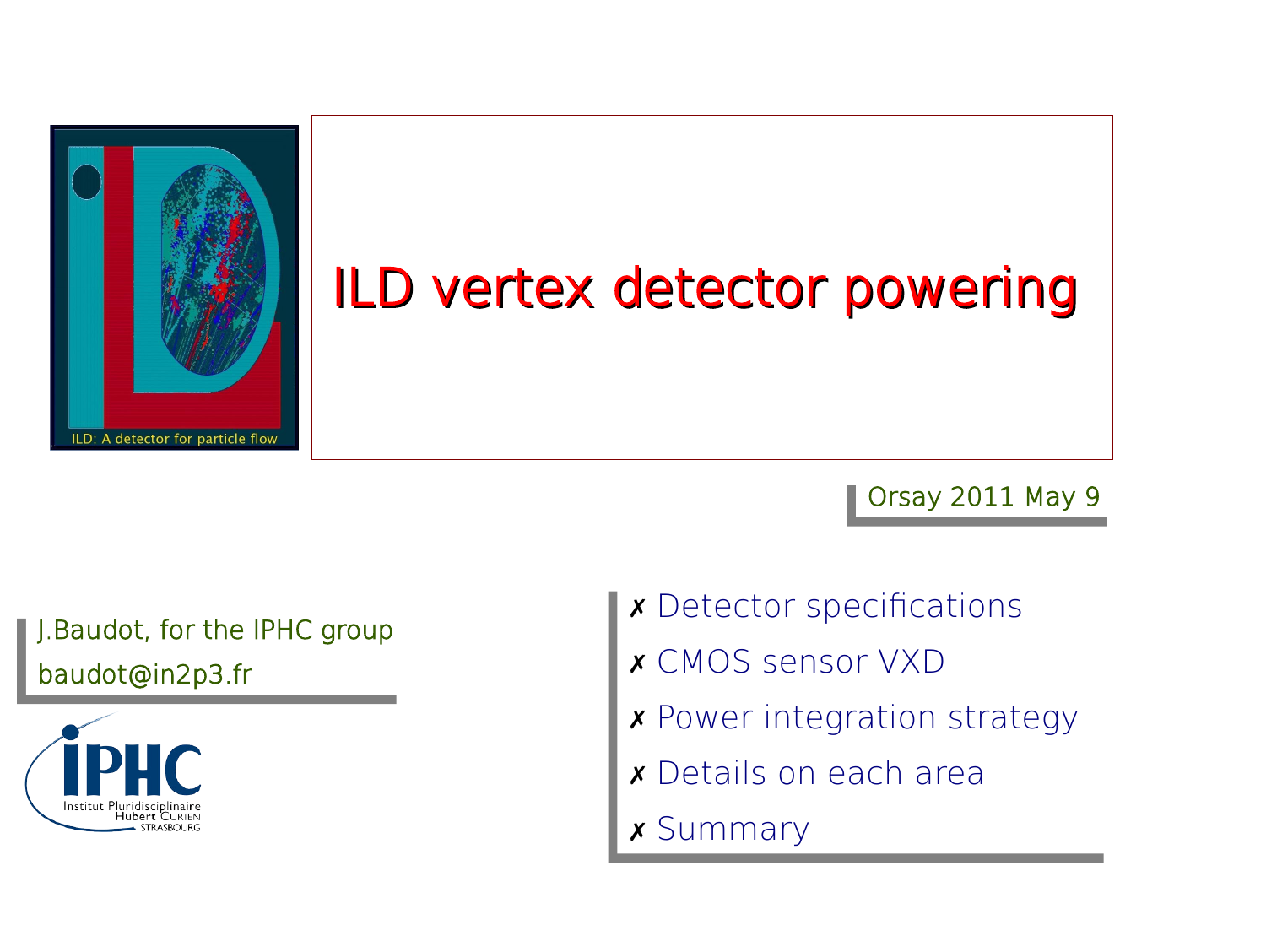## ILD vertex detector specifications

#### Goal=impact parameter resolution Goal=impact parameter resolution

- ✗ Intrinsic sensor spatial resolution ✗ Intrinsic sensor spatial resolution
	- → high granularity: single point resolution 3 µm
		- $\cdot$  10<sup>8</sup>(CMOS) to 10<sup>10</sup>(FPCCD) pixels
- ✗ Multiple scattering ✗ Multiple scattering
	- ➔ Low material budget for the whole system ➔ Low material budget for the whole system
		- few 0.1% X0 range per layer few 0.1% X0 range per layer

#### Environment Environment

- ✗ Large beam background hits ✗ Large beam background hits
	- ➔ Dominates the data throughput, ➔ Dominates the data throughput, whatever the technology whatever the technology
		- O(20) Mbits / train O(20) Mbits / train
- ✗ Inner region ✗ Inner region
	- ➔ Not much space ➔ Not much space
	- ➔ "adiabatic" operation important / thermal budget ➔ "adiabatic" operation important / thermal budget
	- ➔ Light structure important / material budget ➔ Light structure important / material budget



#### ILD-VXD powering, 2011, May 9 2 2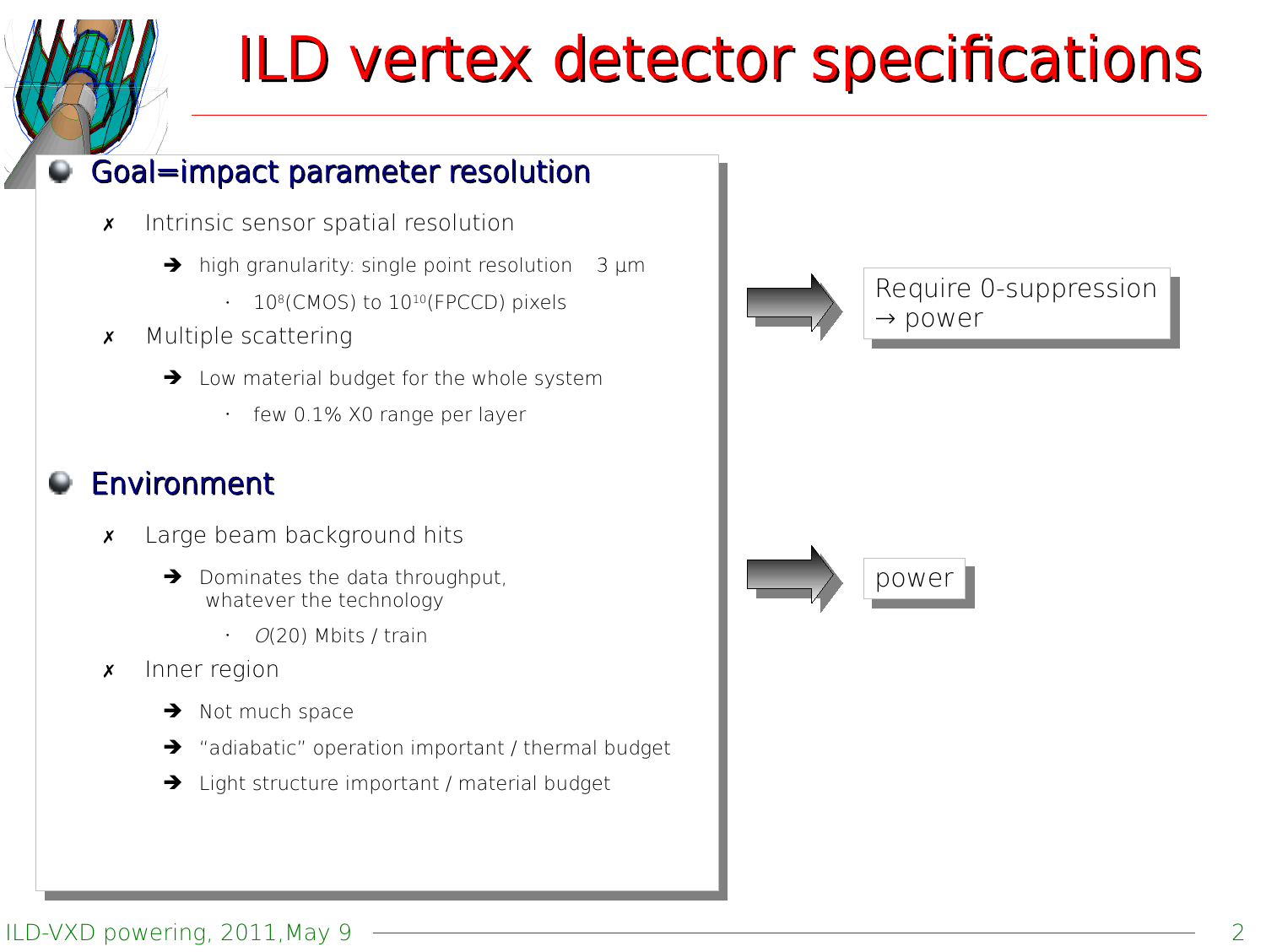### The CMOS sensor-based VXD

#### Two geometries Two geometries

- $\times$  3 double-sided layers = baseline
	- $\rightarrow$  Double-sided = one support equipped with sensors on both sides on both sides
- ✗ 5 single-sided layers ✗ 5 single-sided layers
- ✗ Same envelope ✗ Same envelope
	- ➔ Radius coverage ➔ Radius coverage
	- ➔ Ladder-end support ➔ Ladder-end support



| layer | radius (mm) | width (mm) | length (mm) | #ladders | # sensors* |  |
|-------|-------------|------------|-------------|----------|------------|--|
|       | 16/18       |            | 125         | 14       | 168        |  |
|       | 37/39       | 22         | 250         | 26       | 312        |  |
| 2     | 58/60       | 22         | 250         | 40       | 480        |  |
| total |             |            |             | 80       | 960        |  |

\* Numbers corresponding to current CMOS technology (0.35 µm) prototypes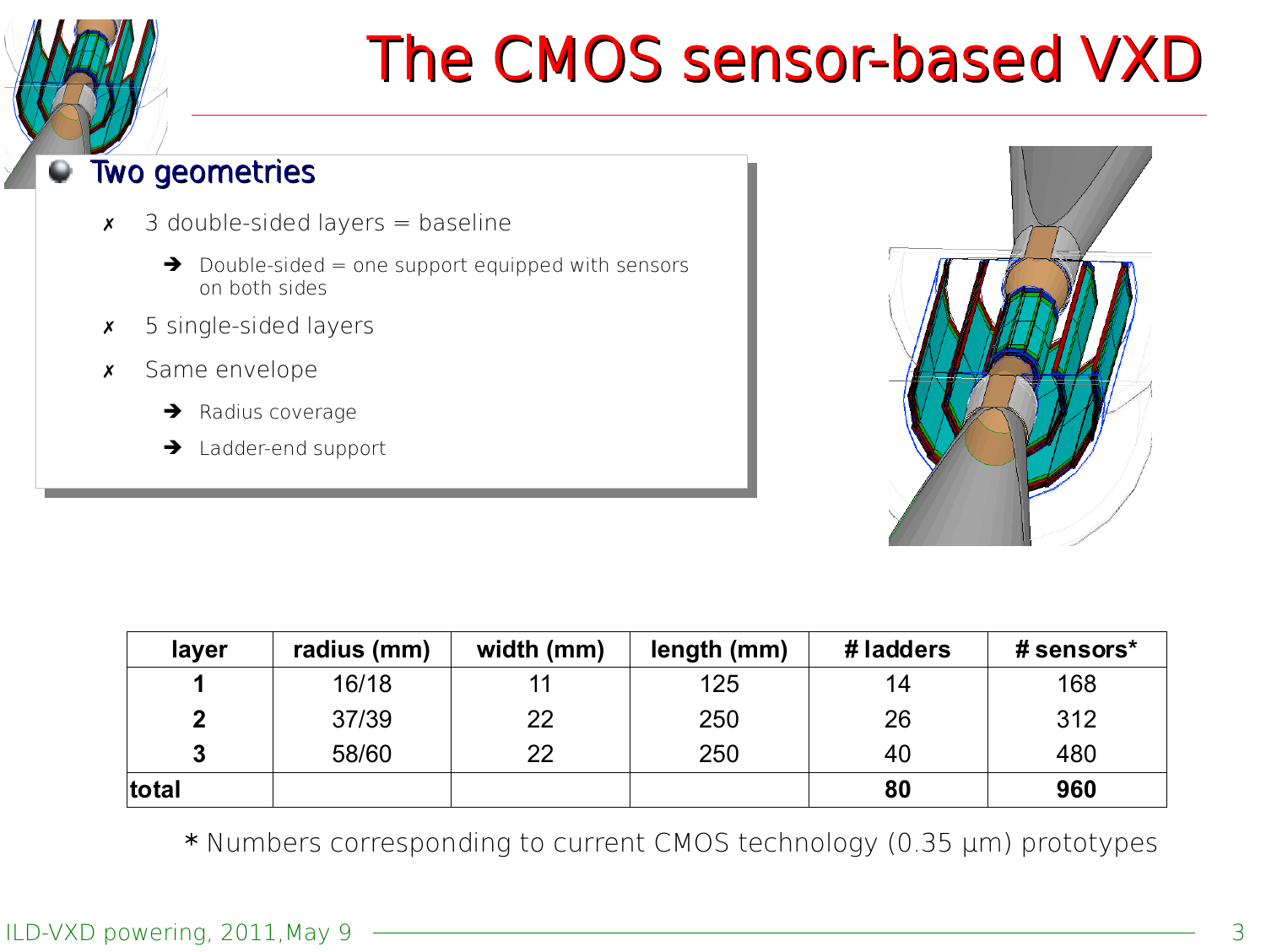## CMOS sensors for the VXD

#### Embedded functionalities Embedded functionalities

- ✗ In-pixel: pre-amplifcation pedestal suppression ✗ In-pixel: pre-amplifcation pedestal suppression
- ✗ periphery: digitization + zero-suppression ✗ periphery: digitization + zero-suppression
- x Readout strategy = rolling-shutter
	- ➔ Only during train ➔ Only during train
	- $\blacktriangleright$   $t_{\text{integration}} = t_{\text{read-out}}$
- ✗ Existing prototype: ✗ Existing prototype:
	- ➔ 2cm<sup>2</sup> , 0.6Mpixels, t=100µs in CMOS 0.35µm ➔ 2cm<sup>2</sup> , 0.6Mpixels, t=100µs in CMOS 0.35µm
	- ➔ Development IPHC & IRFU ➔ Development IPHC & IRFU
	- ➔ Evolution toward CMOS 0.18 µm ➔ Evolution toward CMOS 0.18 µm

### Optimization / layer Optimization / layer

- ✗ Inner layer: face large beam background ✗ Inner layer: face large beam background
	- $\rightarrow$  shortest readout-time  $\sim$  25 µs
	- $\rightarrow$  pixel pitch 16x16  $\mu$ m<sup>2</sup>
- ✗ Outer layers: optimize power ✗ Outer layers: optimize power
	- $\rightarrow$  larger pitch (35 µm)
	-



→ Keep resolution with 4 bits ADC → Detailed discussion in Marc Winter's talk, tomorrow → Detailed discussion in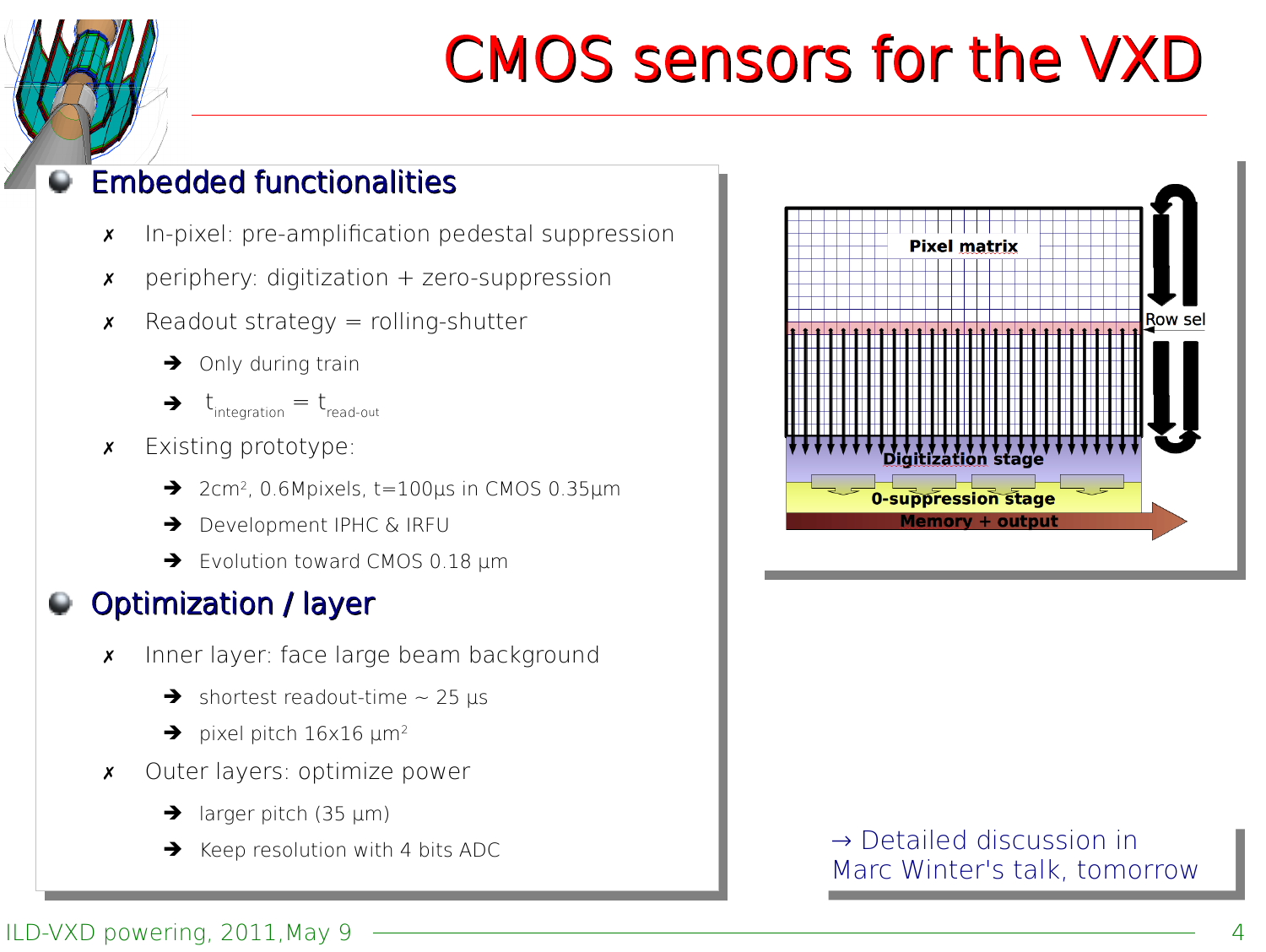## Power pulsing sensor

#### Pulsing strategy Pulsing strategy

- $\times$  Activity period  $\sim$  2 to 4 ms over the 200 ms train
	- ➔ Estimated duty cycle range: 1/50 to 1/100 ➔ Estimated duty cycle range: 1/50 to 1/100
- ✗ For stability reasons, not all element switchable ✗ For stability reasons, not all element switchable
	- ➔ Test started for the analog part ➔ Test started for the analog part
	- $\rightarrow$  To be done for the digital circuitry



| Assuming: 0.18µm techno.<br>$\&$ 1.8 V voltage<br>& continuous operation |             | sensor |                  |       | 2-sided ladder |                  |       | whole detector |                  |       |
|--------------------------------------------------------------------------|-------------|--------|------------------|-------|----------------|------------------|-------|----------------|------------------|-------|
|                                                                          |             |        | switch, not-swi. | total |                | switch. not-swi. | total |                | switch. not-swi. | total |
| inner<br>layer                                                           | power(W)    | 1,575  | 0,025            | 1,6   | 18,9           | 0,3              | 19,2  | 688 W 12 W     |                  | 700 W |
|                                                                          | current (A) | 0,875  | 0,014            | 0.89  | 10,5           | 0.17             | 10,67 |                |                  |       |
| outer<br>Layers                                                          | power(W)    | 0,490  | 0,010            | 0.5   | 5,88           | 0,12             | 6     | 382 A          | 7A               | 390 A |
|                                                                          | current (A) | 0,272  | 0,006            | 0,28  | 3.27           | 0.07             | 3,33  |                |                  |       |

#### Average power (integrating pulsing) 20 to 30 W

→ Air cooling probably good enough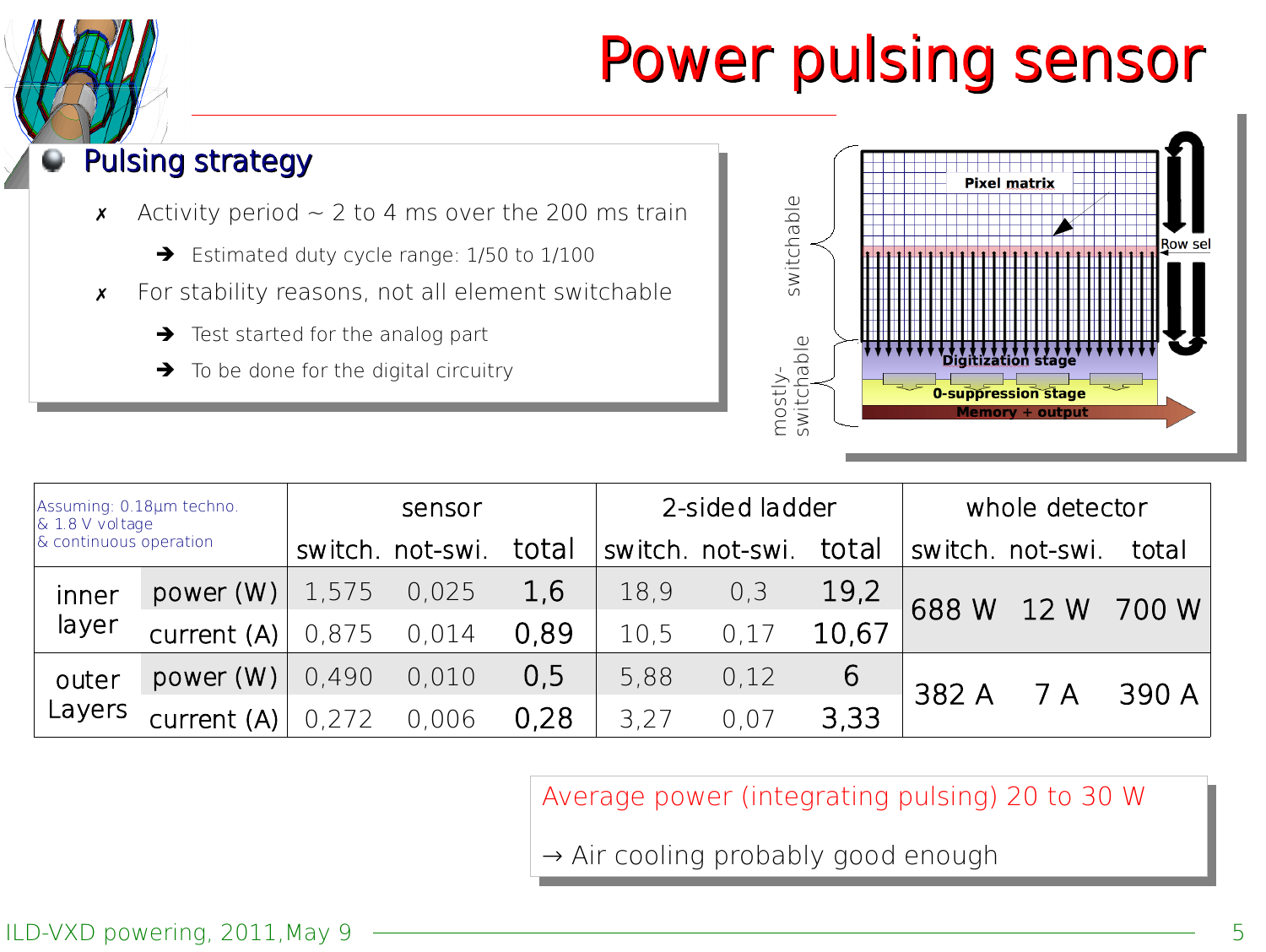### Power integration strategy

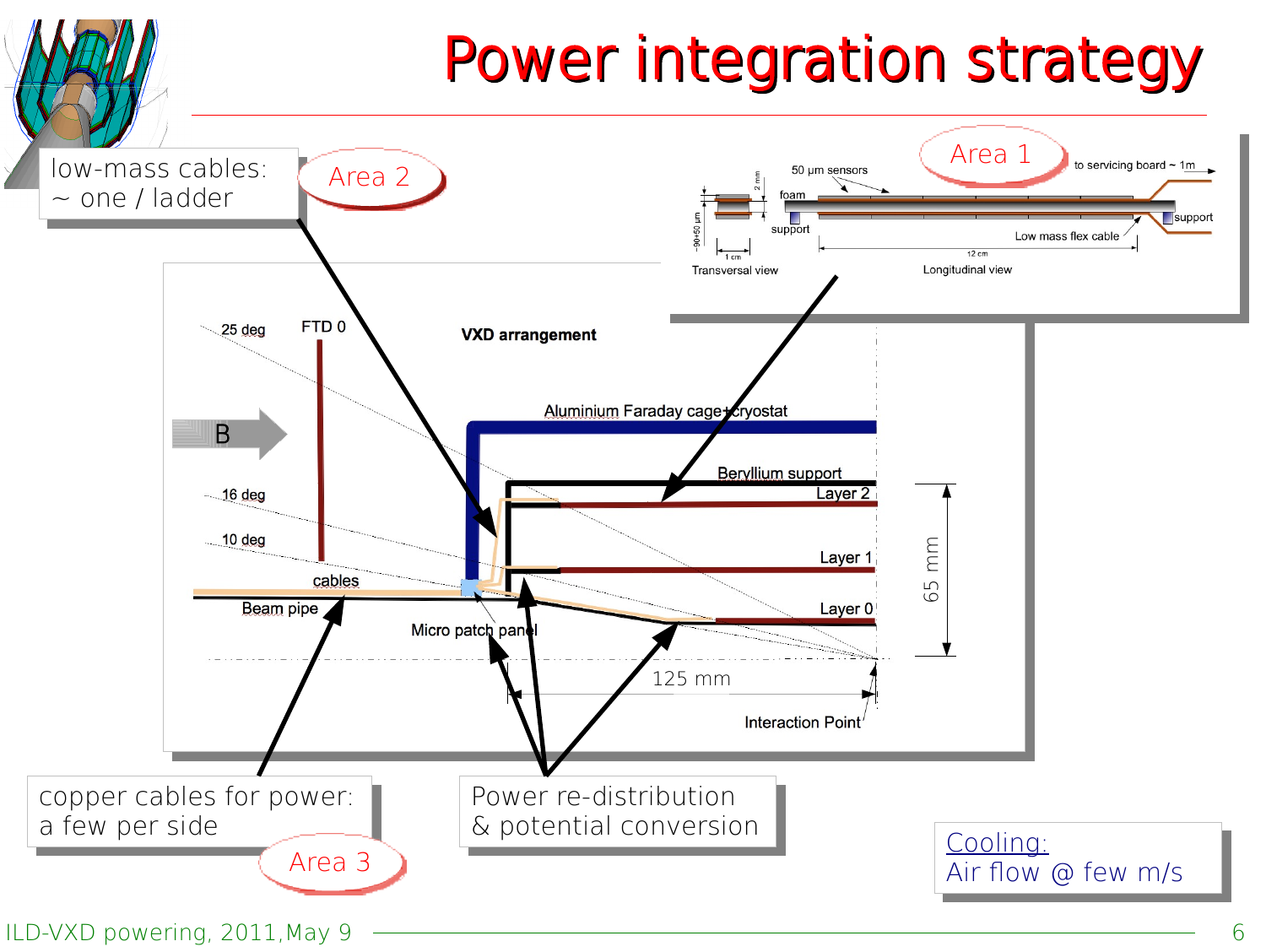## Area 1: sensor integration

#### Cable structure Cable structure

- $\times$  2 metal layers in polyimide (1 to 2 x15 cm<sup>2</sup>) + 6 sensors → weight  $\leq$  5 g
- ✗ Current ≤ 5 A / cable → typical section for each aluminum power trace: 10 µm x ≥ 2 mm ✗ Current ≤ 5 A / cable → typical section for each aluminum power trace: 10 µm x ≥ 2 mm
	- $\rightarrow$  limit the voltage drop to about 0.1 V over 15 cm
	- $\rightarrow$  ~5% additional power dissipated
- ✗ Parallel powering assumed so far ✗ Parallel powering assumed so far
- ✗ Could include DC-DC converter chip at cable end & regulators inside sensor ✗ Could include DC-DC converter chip at cable end & regulators inside sensor
	- ➔ Material budget and heat cost? ➔ Material budget and heat cost?



→ Under → Under development within development within the PLUME project: the PLUME project: DESY + IPHC + DESY + IPHC + U.Bristol + U.Oxford U.Bristol + U.Oxford



This structure weight This structure weight 0.6 % of X0 (2010) 0.6 % of X0 (2010)

Target for 2011: 0.3%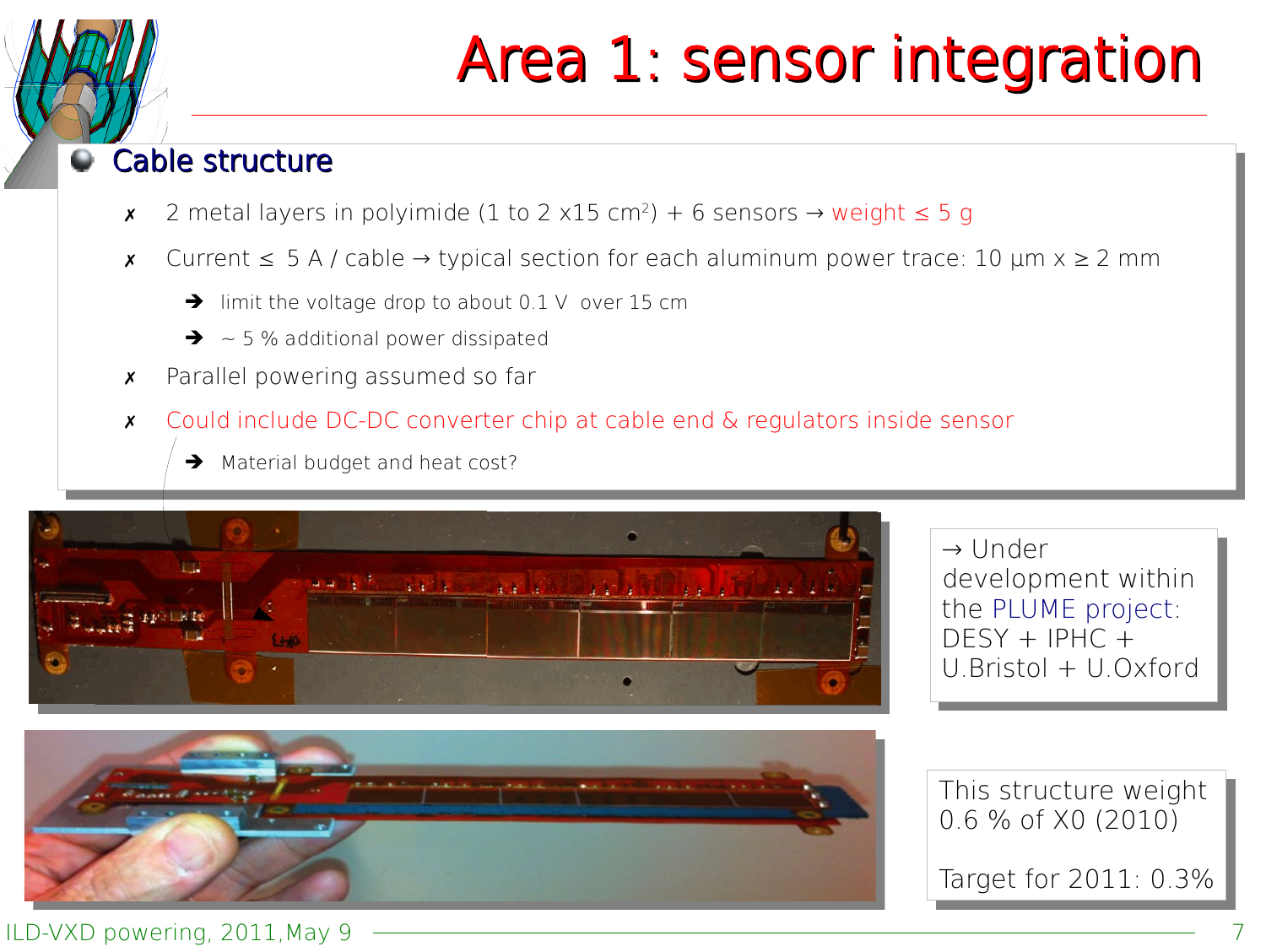# Area 1: power pulsing

#### Wire bonds Wire bonds

- $\times$  Average current through powering wires  $\sim$ 10 mA
	- ➔ Small residual force in B=4T but vibrations possible ➔ Small residual force in B=4T but vibrations possible
- ✗ Monolithic sensors are easy to handle ✗ Monolithic sensors are easy to handle
	- ➔ Possibility to embed in polyimide & connect through ➔ Possibility to embed in polyimide & connect through metallization metallization
	- ➔ IMEC+CMST & CERN projects ➔ IMEC+CMST & CERN projects

#### Lorentz force on low mass cable Lorentz force on low mass cable

- ✗ Many "small" transverse traces ✗ Many "small" transverse traces
	- ➔ Residual force could reach few g ≈ cable mass! ➔ Residual force could reach few g ≈ cable mass!
- ✗ Double-sided structure could be used to ✗ Double-sided structure could be used to counter-balance the efect counter-balance the efect
	- ➔ Cable design with reverse current path on each side ➔ Cable design with reverse current path on each side
- ✗ Switching sensors with some delay ✗ Switching sensors with some delay and not simultaneously → reduce current and not simultaneously → reduce current
	- **→** Require specific sensor functionalities





Top view 1<sup>st</sup> trial of a MIMOSA embedded by IMEC

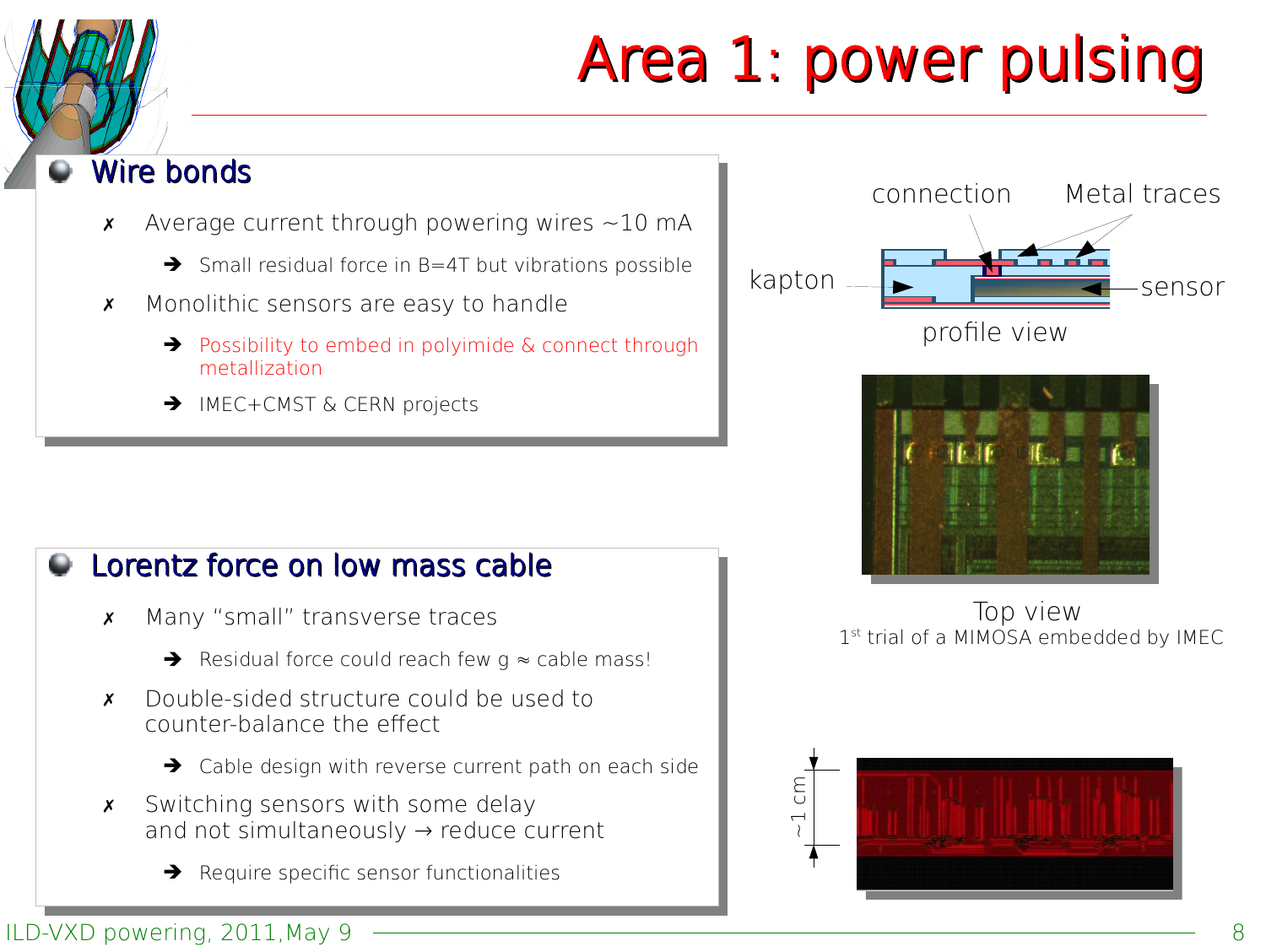

## Area 2: intermediate cables

- $\times$  Length  $\leq 10$  cm
- ✗ Low mass still required to preserve forward region ✗ Low mass still required to preserve forward region
	- $\rightarrow$  Metal = aluminum
	- ➔ Metal thickness limited ➔ Metal thickness limited
- x Current  $\odot$  1.8 V: 5 to 10 A / ladder
	- ➔ One cable may serve several ladder, current >10 A ? ➔ One cable may serve several ladder, current >10 A ?
	- $\rightarrow$   $\leq$  40 such cables on each side of the VXD
- ✗ Higher voltage transport highly desirable ✗ Higher voltage transport highly desirable
	- ➔ Require DC-DC converters at ladder end ➔ Require DC-DC converters at ladder end

### Lorentz force Lorentz force

- ✗ Several Amps at switching on, transverse to B ✗ Several Amps at switching on, transverse to B
	- ➔ Lateral forces ➔ Lateral forces
- ✗ Run along beryllium disk support structure ✗ Run along beryllium disk support structure
	- $\rightarrow$  Cables could be fixed



- Optimization to be done Optimization to be done for conductor sizing for conductor sizing
	- ✗ Material budget ✗ Material budget
	- ✗ Power dissipated in cable ✗ Power dissipated in cable
	- ✗ Voltage drop ✗ Voltage drop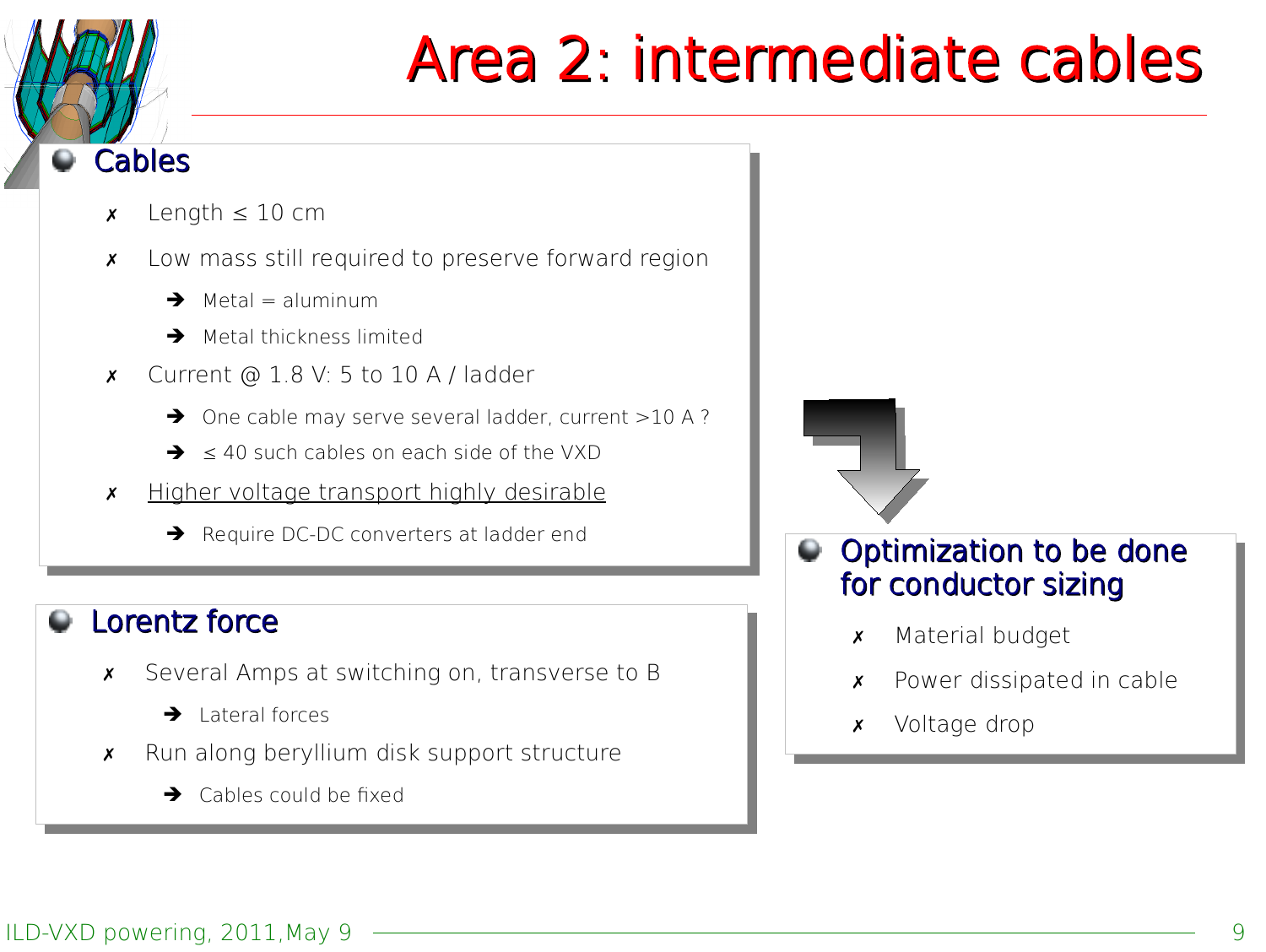

## Area 3: power transport cables

### Cable type Cable type

- ✗ Still inside the detector but not in fducial volume → copper allowed ✗ Still inside the detector but not in fducial volume → copper allowed
- ✗ Weighting against & heating the beam pipe ✗ Weighting against & heating the beam pipe

#### Nominal voltage power transport Nominal voltage power transport

- **★** At 1.8 V : current to transport in activity is ~400 A (otherwise  $\leq$  10 A)
- **★** Requiring a voltage drop <  $0.1 \vee \rightarrow$  section of conductor ~ 0.8 cm<sup>2</sup>
- **x** Total weight  $\sim$  7 kg
- ✗ Power dissipated in conductors 40 W (with duty cycle 1/100 to 1/50) ✗ Power dissipated in conductors 40 W (with duty cycle 1/100 to 1/50)
	- ➔ Small compared to 700 W ➔ Small compared to 700 W

### Higher voltage power transport Higher voltage power transport

✗ Both weight and power dissipated decrease linearly with voltage ✗ Both weight and power dissipated decrease linearly with voltage

### Pulsing Pulsing

- $\times$  Longitudinal cable / B field → no Lorentz force
- $\,\mathsf{x}\,$  How fast can we switch on/off many Amps on 4 meters?

Technical solutions Technical solutions still to investigate: still to investigate: - power supplies

- cables with high rise time if no DC-DC converters if no DC-DC converters